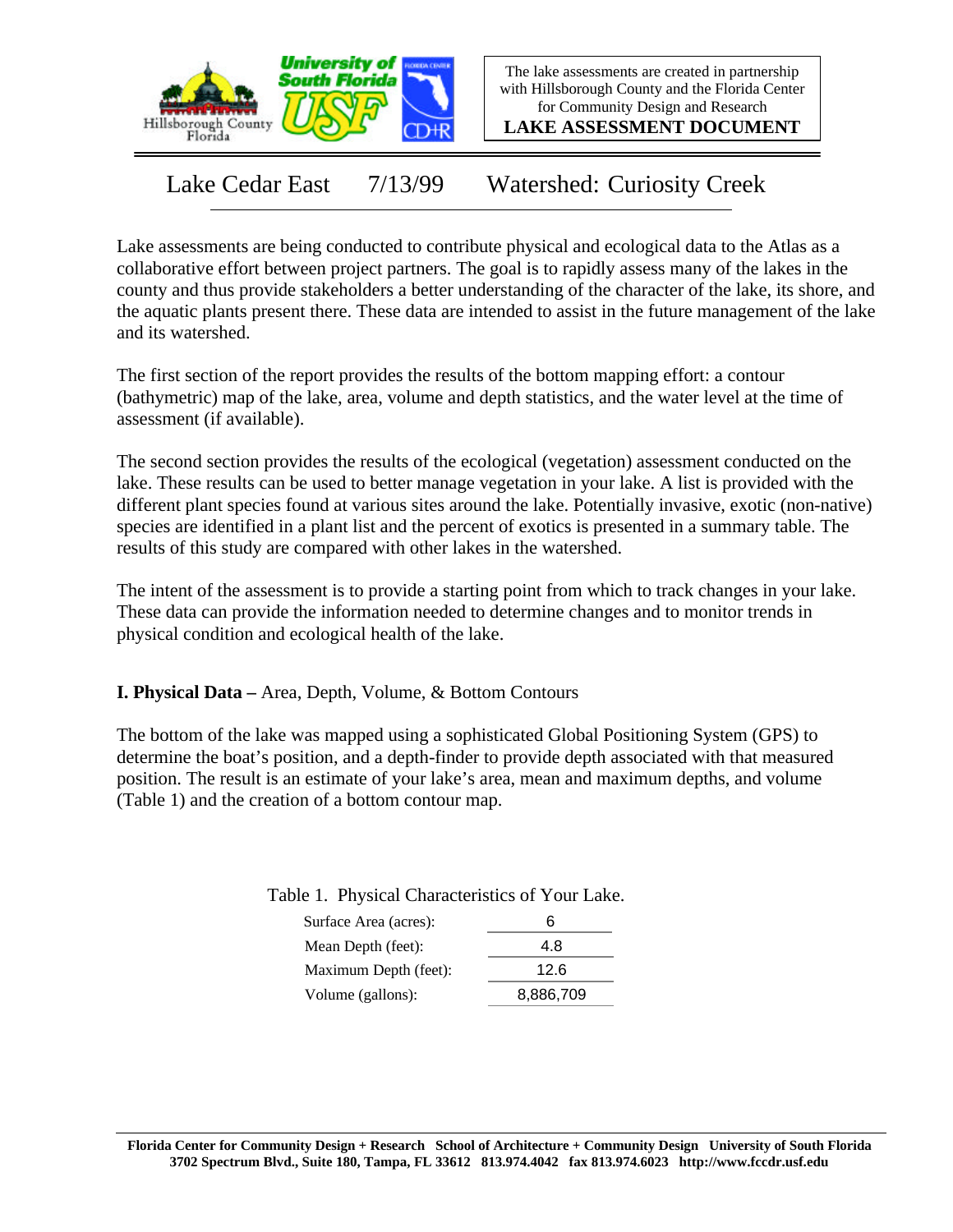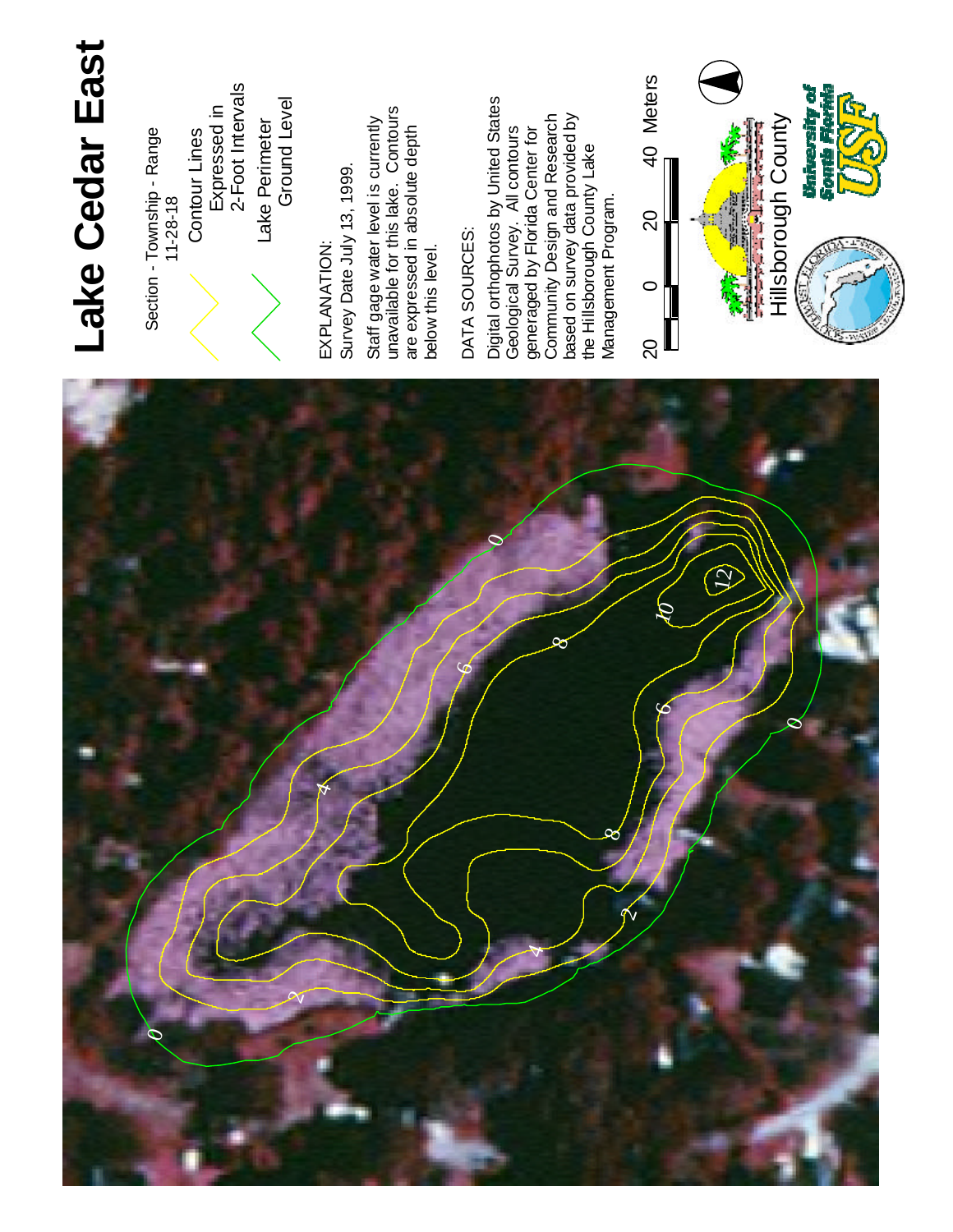

**LAKE ASSESSMENT DOCUMENT**

Lake Cedar East 7/13/99 Watershed: Curiosity Creek

## **II. Ecological Data**

Aquatic Plant Survey

Approximately equispaced sites are haphazardly mapped around the lake and the aquatic plants at each site are surveyed. The total number of species from all sites is used to approximate the total diversity of aquatic plants and the percent of invasive-exotic plants on the lake and in the watershed (Table 2). Many of these plants are considered ecologically harmful, as they tend to out-compete native species. Such "nuisance" plants can also make boating and other recreational activities difficult or impossible. The common and scientific names of plant species found on your lake are listed in Table 3.

> Table 2. Comparison of species diversity between your lake and other assessed lakes located within your watershed.

|                        |     | Lake Cedar East Curiosity Creek<br>(Average) |  |
|------------------------|-----|----------------------------------------------|--|
| Number of Taxa:        | 39  | 42                                           |  |
| Percent Exotic Plants: | 15% | 15%                                          |  |

Table 3. Botanical and common names of the most commonly found plants on your lake. Percent frequency (of occurence), habit (location where found), status (native or exotic), and EPPC status are provided.

| Frequency | Habit                                                                                                                                                      | <b>Status</b> | <b>EPPC</b> |
|-----------|------------------------------------------------------------------------------------------------------------------------------------------------------------|---------------|-------------|
| 100%      | Emergent                                                                                                                                                   | Exotic        | Ш           |
| 100%      | Emergent                                                                                                                                                   | Unknown       | <b>NL</b>   |
| 86%       | Emergent                                                                                                                                                   | Exotic        | L           |
| 86%       | Emergent                                                                                                                                                   | Native        | <b>NL</b>   |
| 71%       | Emergent                                                                                                                                                   | Native        | <b>NL</b>   |
| 71%       | Emergent                                                                                                                                                   | Native        | <b>NL</b>   |
| 71%       | Emergent                                                                                                                                                   | Native        | <b>NL</b>   |
| 71%       | Emergent                                                                                                                                                   | Native        | <b>NL</b>   |
| 71%       | Emergent                                                                                                                                                   | Native        | <b>NL</b>   |
| 57%       | Emergent                                                                                                                                                   | Native        | <b>NL</b>   |
| 57%       | Emergent                                                                                                                                                   | Unknown       | <b>NL</b>   |
| 57%       | Emergent                                                                                                                                                   | Native        | <b>NL</b>   |
| 57%       | Floating                                                                                                                                                   | Native        | <b>NL</b>   |
| 43%       | Submersed                                                                                                                                                  | Native        | <b>NL</b>   |
| 43%       | Emergent                                                                                                                                                   | Exotic        |             |
| 43%       | Emergent                                                                                                                                                   | Native        | <b>NL</b>   |
|           | Alternanthera philoxeroides<br>Acer rubrum var. trilobum<br>Hydrocotyl umbellata<br>Blechnum serrulatum<br>Eleocharis baldwinii<br>Melaleuca quinquenervia |               |             |

Florida Center for Community Design + Research School of Architecture + Community Design University of South Florida 3702 Spectrum Blvd., Suite 180, Tampa, FL 33612 813.974.4042 fax 813.974.6023 http://www.fccdr.usf.edu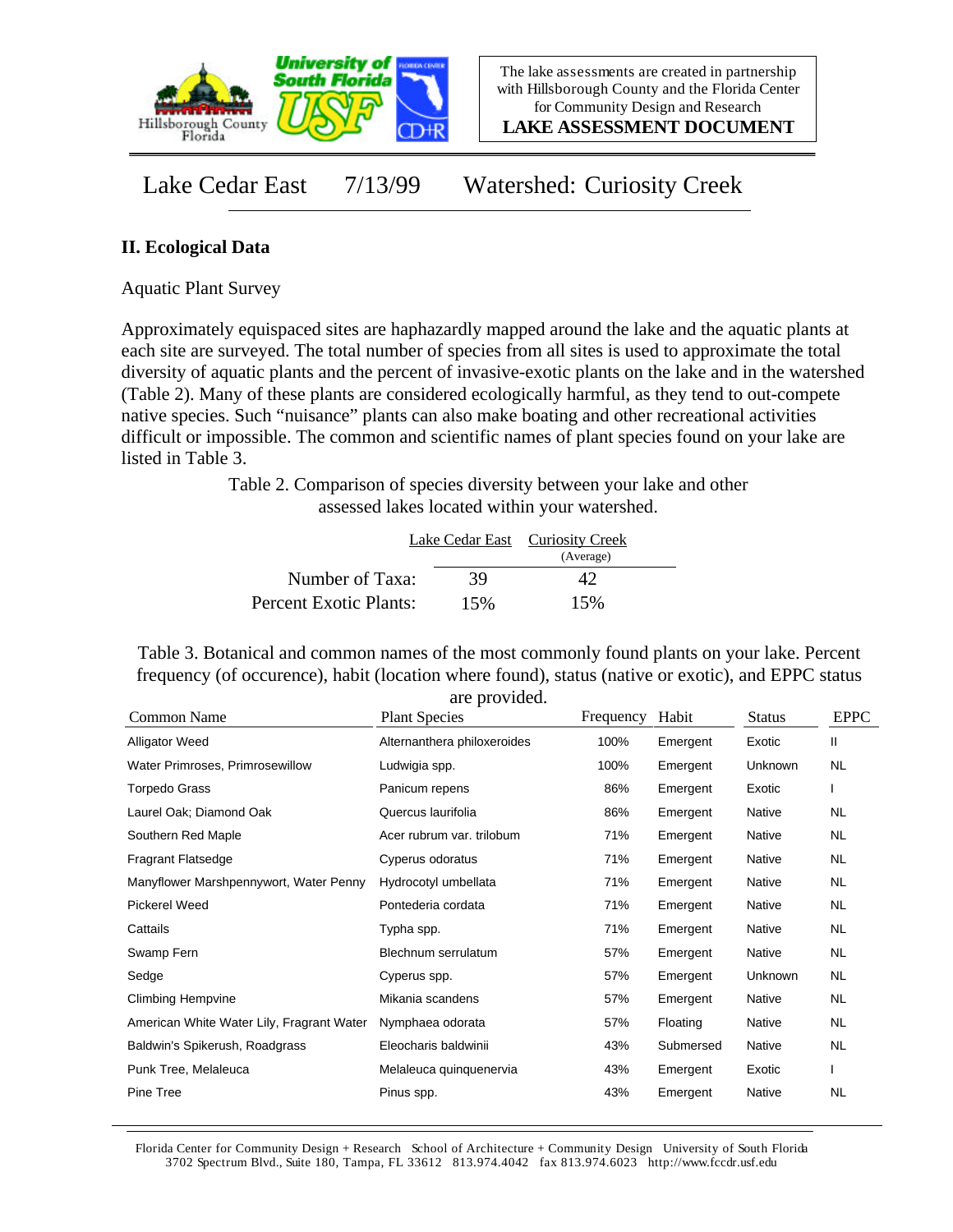Lake Cedar East 7/13/99 Watershed: Curiosity Creek

| Polygonum spp.                    | 43% | Emergent    | Native  | <b>NL</b> |
|-----------------------------------|-----|-------------|---------|-----------|
| Bacopa monnieri                   | 29% | Submersed   | Native  | NL        |
| Fuirena spp.                      | 29% | Emergent    | Native  | <b>NL</b> |
| Myrica cerifera                   | 29% | Emergent    | Native  | <b>NL</b> |
| Panicum hemitomon                 | 29% | Emergent    | Native  | NL        |
| Pluchea spp.                      | 29% | Emergent    | Native  | <b>NL</b> |
| Rhexia spp.                       | 29% | Terrestrial | Unknown | NL        |
| Taxodium spp.                     | 29% | Emergent    | Native  | <b>NL</b> |
| Bidens alba                       | 14% | Terrestrial | Native  | <b>NL</b> |
| Canna spp.                        | 14% | Emergent    | Exotic  | <b>NL</b> |
| Cinnamomum camphora               | 14% | Emergent    | Native  |           |
| Colocasia esculenta               | 14% | Emergent    | Exotic  | L         |
| Eclipta alba (prostrata)          | 14% | Emergent    | Native  | <b>NL</b> |
| Habenaria repens                  | 14% | Emergent    | Native  | NL.       |
| Lachnanthes caroliniana           | 14% | Emergent    | Native  | NL        |
| Ludwigia repens                   | 14% | Emergent    | Native  | NL.       |
| Magnolia virginiana               | 14% | Emergent    | Native  | <b>NL</b> |
| Osmunda regalis                   | 14% | Emergent    | Native  | NL        |
| Quercus nigra                     | 14% | Emergent    | Native  | NL.       |
| Rhynchospora tracyi               | 14% | Emergent    | Native  | NL        |
| Sagittaria lancifolia             | 14% | Emergent    | Native  | <b>NL</b> |
| Sphagneticola (Wedelia) trilobata | 14% | Emergent    | Exotic  | Ш.        |
| Xyris spp.                        | 14% | Emergent    | Native  | NL.       |
|                                   |     |             |         |           |

Florida Center for Community Design + Research School of Architecture + Community Design University of South Florida 3702 Spectrum Blvd., Suite 180, Tampa, FL 33612 813.974.4042 fax 813.974.6023 http://www.fccdr.usf.edu